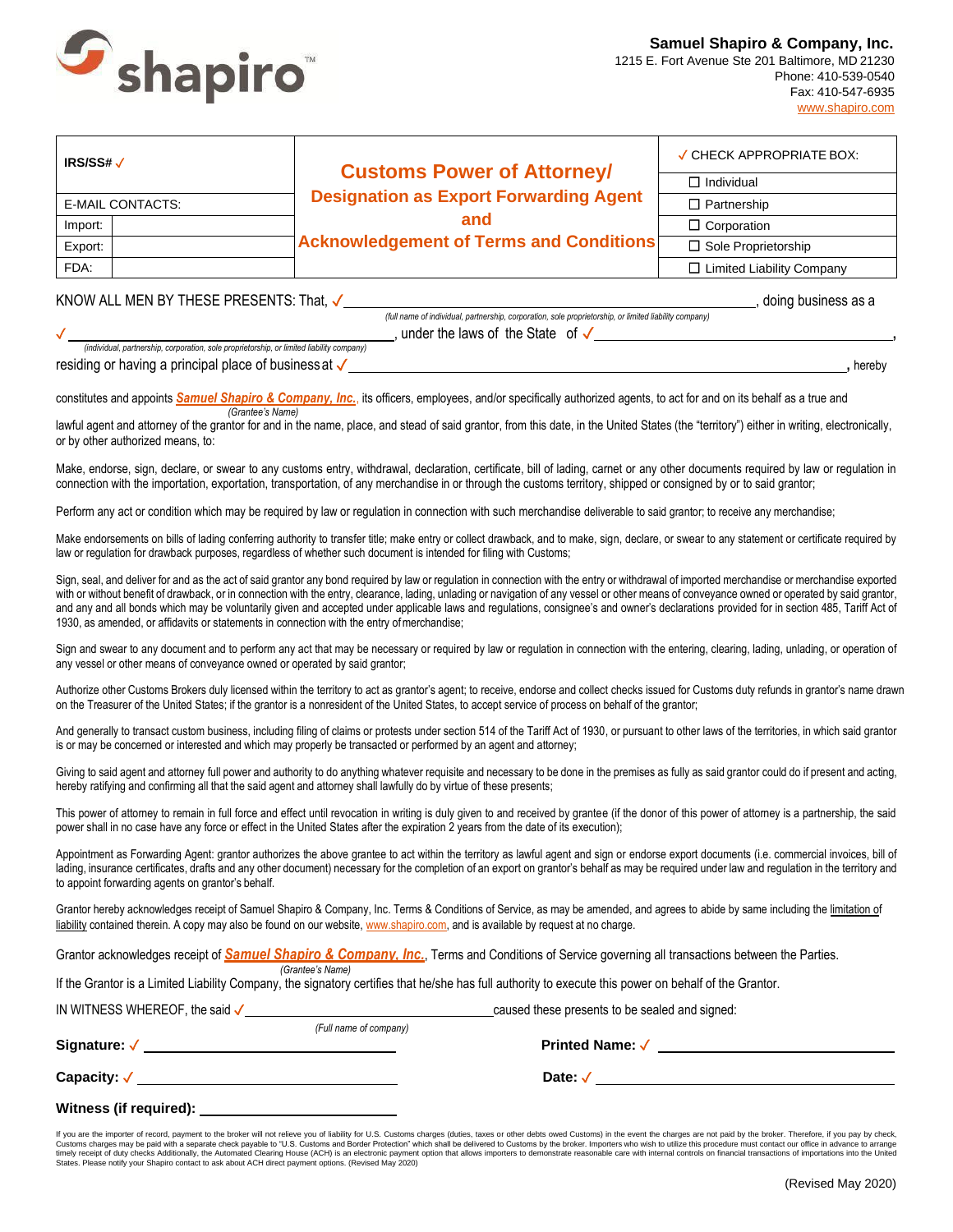

| <b>Individual or Partnership Certification</b> |                                                                                                                                                                                                                                                                                                                                                                                                                                                                                                                                                                                                                                                                           |                                |  |  |                 |    |
|------------------------------------------------|---------------------------------------------------------------------------------------------------------------------------------------------------------------------------------------------------------------------------------------------------------------------------------------------------------------------------------------------------------------------------------------------------------------------------------------------------------------------------------------------------------------------------------------------------------------------------------------------------------------------------------------------------------------------------|--------------------------------|--|--|-----------------|----|
|                                                | STATE <b>STATE</b>                                                                                                                                                                                                                                                                                                                                                                                                                                                                                                                                                                                                                                                        | SS:                            |  |  |                 |    |
|                                                | resigning at<br>known or sufficiently identified to me, who certifies that<br>the individuals (c) who executed the forecasts is the state of the individuals (c) who executed the forecasts is the state of the state of the state o<br>the individuals (s) who executed the foregoing instrument and acknowledge to be free act and deed.                                                                                                                                                                                                                                                                                                                                |                                |  |  |                 |    |
|                                                |                                                                                                                                                                                                                                                                                                                                                                                                                                                                                                                                                                                                                                                                           |                                |  |  | (Notary Public) |    |
|                                                | (To be made by an officer other than the one who executes the power of attorney.)                                                                                                                                                                                                                                                                                                                                                                                                                                                                                                                                                                                         | <b>Corporate Certification</b> |  |  |                 |    |
| the State or Country of Incorporation.         | that the laws of the State of the state of the donor, is that the state of said corporation; and said power of attorney was<br>duly signed, and attested for and on behalf of said corporation by authority of its body as the same appears<br>in a resolution of the Board of Directors passed at a regular meeting held on the __________day of<br>20, now in my possession or custody. I further certify that the resolution is in accordance<br>with the articles of incorporation and bylaws of said corporation and was executed in accordance with the<br>articles of incorporation and bylaws of said corporation and was executed in accordance with the laws of |                                |  |  |                 | 0f |

|         | IN WITNESS WHEREOF, I have hereunto set my hand and affixed the seal of said corporation, at the |        |    |  |
|---------|--------------------------------------------------------------------------------------------------|--------|----|--|
| City of | this                                                                                             | day of | 20 |  |

*(Signature)*

*(Date)*